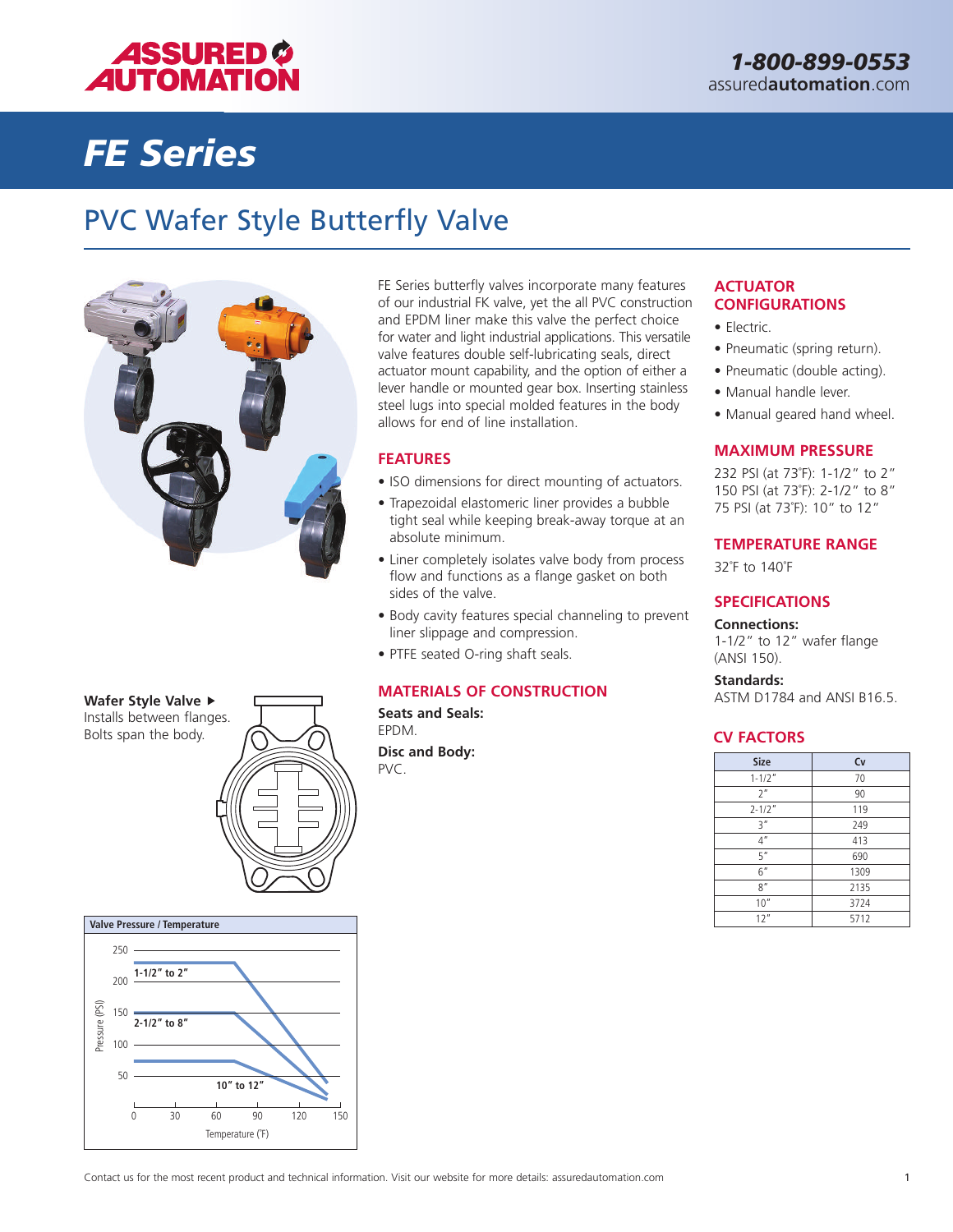

# FE Series

### PVC butterfly valve

(Wafer style)

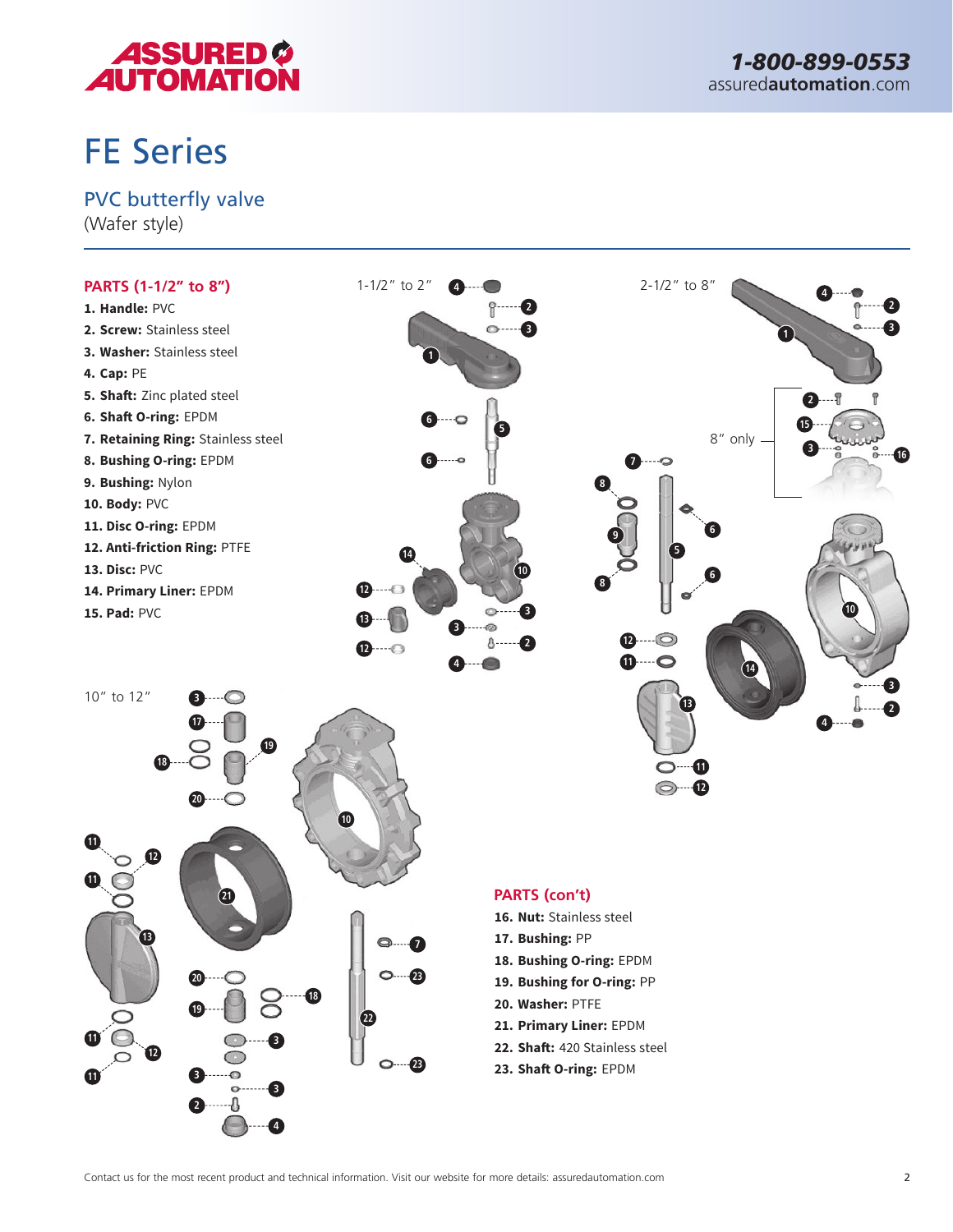

# FEWM / FEWG Series

### Wafer style butterfly valve with latch handle (FEWM) or gear operator (FEWG)

(Manual operation)



#### **DIMENSIONS, WEIGHTS & SPECIFICATIONS**

| <b>Size</b>         | A    | B                        |                          | D      |       | G    | н     | $l$ (max.) | $\mathsf{I}$ (min.) |           | $Wt.*$ (lbs.) | Model No.       |
|---------------------|------|--------------------------|--------------------------|--------|-------|------|-------|------------|---------------------|-----------|---------------|-----------------|
| $1 - 1/2$ "         | .30  | 6.89                     | 5.35                     | 3.42   | 4.17  | 2.36 | 1.57  | 4.29       | 3.68                | (4) .75   | 1.8           | GFEWEPXM        |
| $\sim$ $\mathbf{u}$ | 1.69 | 6.89                     | 5.63                     | 3.42   | 4.45  | 2.76 | 1.97  | 4.88       | 4.25                | (4) .75   | 2.2           | <b>HFEWEPXM</b> |
| $2 - 1/2"$          | 1.81 | 9.84                     | 6.61                     | 3.86   | 4.84  | 3.15 | 2.56  | 5.67       | 5.04                | (4) .75   | 3.1           | <b>IFEWEPXM</b> |
| יי כ                | 1.93 | 9.84                     | 7.17                     | 3.86   | 5.59  | 3.54 | 3.15  | 6.26       | 5.71                | (4) .75   | 3.6           | <b>JFEWEPXM</b> |
| 4"                  | 2.20 | 9.84                     | 7.72                     | 3.86   | 5.98  | 4.13 | 3.94  | 7.48       | 6.50                | (4) .75   | 4.4           | <b>KFEWEPXM</b> |
| c "                 | 2.52 | 1319                     | 8.46                     | 3.86   | 6.93  | 4.76 | 4.92  | 8.46       | 8.03                | (4) .91   | 6.7           | LFEWEPXM        |
| $\sim$ 11<br>b.     | 2.76 | 13.19                    | 9.02                     | 3.86   | 7.44  | 5.20 | 5.91  | 9.53       | 9.06                | (4) .91   | 8.2           | <b>MFEWEPXM</b> |
| O <sub>H</sub>      | 2.80 | 16.73                    | 12.17                    | 5.79   | 8.46  | 6.34 | 7.87  | 11.73      | 11.02               | (8) .91   | 18.2          | NFEWEPXM        |
| 10"                 | 4.49 | $\overline{\phantom{a}}$ | $\overline{\phantom{a}}$ | $\sim$ | 9.76  | 8.27 | 9.84  | 14.25      | 14.25               | (12) 1.00 |               |                 |
| 12"                 | 4.49 | $\overline{\phantom{a}}$ |                          |        | 12.01 | 9.65 | 11.81 | 17.00      | 17.00               | (12) 1.00 |               |                 |

#### **MOUNTING DIMENSIONS & SPECIFICATIONS ADDITIONAL DIMENSIONS & SPECIFICATIONS**

| <b>Size</b> | K    |      | IS <sub>0</sub>  | M              | N                  |
|-------------|------|------|------------------|----------------|--------------------|
| $1 - 1/2"$  | 0.47 | 0.43 | F <sub>0</sub> 5 | 1.97           | 0.28               |
| 2"          | 0.47 | 0.43 | F <sub>0</sub> 5 | 1.97           | 0.28               |
| $2 - 1/2$ " | 0.47 | 0.43 | F05 / F07        | 1.97/2.76      | 0.28 / 0.35        |
| 3"          | 0.63 | 0.55 | F <sub>0</sub> 7 | 2.76           | 0.35               |
| 4"          | 0.63 | 0.55 | F <sub>0</sub> 7 | 2.76           | 0.35               |
| 5"          | 0.75 | 0.67 | F <sub>0</sub> 7 | 2.76           | 0.35               |
| 6"          | 0.75 | 0.67 | F <sub>0</sub> 7 | 2.76           | 0.35               |
| 8"          | 0.94 | 0.87 | F10              | 4.02           | 0.43               |
| 10"         | 0.94 | 0.87 | F10/F12/F14      | 4.02/4.92/5.51 | 0.43 / 0.51 / 0.67 |
| 12"         | 0.94 | 0.87 | F10/F12/F14      | 4.02/4.92/5.51 | 0.43 / 0.51 / 0.67 |

| <b>Size</b> | P                        | Q    | R    | S    | $Wt.*$ (lbs.) | Model No.                        |
|-------------|--------------------------|------|------|------|---------------|----------------------------------|
| $1 - 1/2"$  | $\overline{\phantom{a}}$ | ٠    | ۰    | ٠    |               |                                  |
| 2"          | ٠                        | ٠    | ۰    | ٠    | ٠             | ٠                                |
| $2 - 1/2"$  | 6.81                     | 1.54 | 5.31 | 4.92 | 5.3           | <b>IFEWEPXG</b>                  |
| 3"          | 7.36                     | 1.54 | 5.31 | 4.92 | 5.7           | <b>JFEWEPXG</b>                  |
| 4"          | 7.91                     | 1.54 | 5.31 | 4.92 | 6.5           | <b>KFFWEPXG</b>                  |
| 5"          | 8.67                     | 1.54 | 5.67 | 7.87 | 9.7           | <b>LFEWEPXG</b>                  |
| 6"          | 9.25                     | 1.54 | 5.67 | 7.87 | 11.2          | <b>MFEWEPXG</b>                  |
| 8"          | 11.34                    | 2.36 | 6.89 | 7.87 | 20.4          | NFEWEPXG                         |
| 10"         | 12.48                    | 2.99 | 9.29 | 9.84 | 41.0          | OFEWEPXG                         |
| 12"         | 14.72                    | 2.99 | 9.29 | 9.84 | 56.4          | PFEWEPXG                         |
|             |                          |      |      |      |               | * Weight includes gear operator. |

#### **FEW VALVE FEATURES**

- Wafer style butterfly valve.
- PVC body and disc, EPDM seats and seals.
- Mounting pad for direct mount actuator per ISO 5211.
- Pressure range: 232 PSI: 1-1/2" to 2", 150 PSI: 2-1/2" to 8", 75 PSI: 10" to 12".

#### **LEVER HANDLE FEATURES**

• Adjustable locking device.

\* Weight includes handle.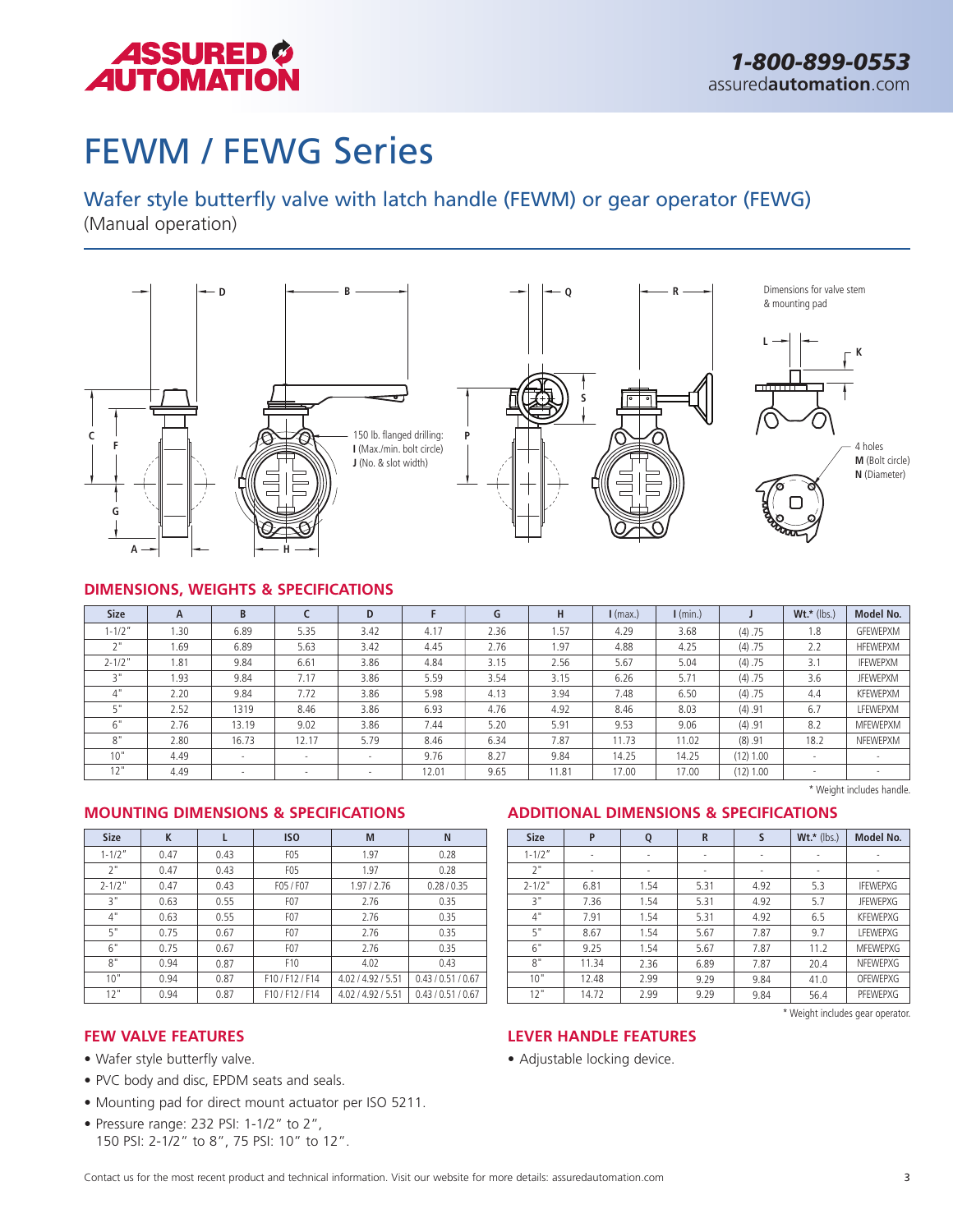

# FEWK4 Series

### Wafer style butterfly valve with electric actuator

(Actuators are sized for 150 PSI liquid media line pressure, contact factory for higher line pressure ratings)





#### **DIMENSIONS, WEIGHTS & SPECIFICATIONS**

| <b>Size</b>           | A    | B     |       | D    |      |       | G    | н     | $l$ (max.) | $I$ (min.) |           | K    | <b>Actuator</b>    | $Wt.$ (lbs.) | Model No. |
|-----------------------|------|-------|-------|------|------|-------|------|-------|------------|------------|-----------|------|--------------------|--------------|-----------|
| $1 - 1/2"$            | .30  | 6.25  | 8.27  | 4.50 | 3.00 | 4.17  | 2.36 | .57   | 4.29       | 3.68       | (4) .75   | 2.00 | UNIC05             | 5.9          | GFEWEPXK4 |
| $\neg$ $\blacksquare$ | 1.69 | 6.25  | 8.51  | 4.50 | 3.00 | 4.45  | 2.76 | i.97  | 4.88       | 4.25       | (4) .75   | 2.00 | UNIC05             | 6.3          | HFEWEPXK4 |
| $2 - 1/2"$            | 1.81 | 6.25  | 8.79  | 4.50 | 3.00 | 4.84  | 3.15 | 2.56  | 5.67       | 5.04       | (4) .75   | 2.00 | UNIC05             | 6.8          | IFEWEPXK4 |
| 3 <sub>"</sub>        | 1.93 | 6.25  | 9.34  | 4.50 | 3.00 | 5.59  | 3.54 | 3.15  | 6.26       | 5.71       | (4) .75   | 2.00 | UNIC05             | 7.7          | JFEWEPXK4 |
| 4"                    | 2.20 | 8.17  | 12.23 | 4.82 | 4.33 | 5.98  | 4.13 | 3.94  | 7.48       | 6.50       | (4) .75   | 2.14 | UNIC10             | 13.9         | KFEWEPXK4 |
| τ"                    | 2.52 | 8.17  | 13.01 | 4.82 | 4.33 | 6.93  | 4.76 | 4.92  | 8.46       | 8.03       | (4) .91   | 2.14 | UNIC <sub>10</sub> | 15.6         | LFEWEPXK4 |
| $\sim$ 11<br>b        | 2.76 | 10.10 | 14.37 | 8.16 | 5.25 | 7.44  | 5.20 | 5.91  | 9.53       | 9.06       | (4) .91   | 2.48 | UNIC <sub>20</sub> | 25.3         | MFEWEPXK4 |
| 8"                    | 2.80 | 10.10 | 16.22 | 8.16 | 5.25 | 8.46  | 6.34 | 7.87  | 11.73      | 11.02      | (8) .91   | 2.48 | UNIC <sub>20</sub> | 31.2         | NFEWEPXK4 |
| 10"                   | 4.49 | 15.00 | 18.97 | 9.53 | 7.85 | 9.76  | 8.27 | 9.84  | 14.25      | 14.25      | (12) 1.00 | 4.13 | UNIC60             | 70.7         | OFEWEPXK4 |
| 12"                   | 4.49 | 15.00 | 21.22 | 9.53 | 7.85 | 12.01 | 9.65 | 11.81 | 17.00      | 17.00      | (12) 1.00 | 4.13 | UNIC60             | 88.7         | PFEWEPXK4 |

#### **FEW VALVE FEATURES**

- Wafer style butterfly valve.
- PVC body and disc.
- EPDM seats and seals.
- Mounting pad for direct mount actuator per ISO 5211.
- Pressure range: 232 PSI: 1-1/2" to 2", 150 PSI: 2-1/2" to 8", 75 PSI: 10" to 12".

- K Series electric actuator.
- Actuator speed: 25 sec.
- Most voltages available.
- Quarter turn: 0-90˚ rotation.
- NEMA 4/4X certified by UL labs.
- ISO 5211 mounting standard.
- Visual position indicator.
- Self-locking drive train.
- Mounts in any direction.
- 1/2" NPT conduit connection.
- CSA-NRTL/C and CE certified.
- Temperature range: 0˚F to 160˚F.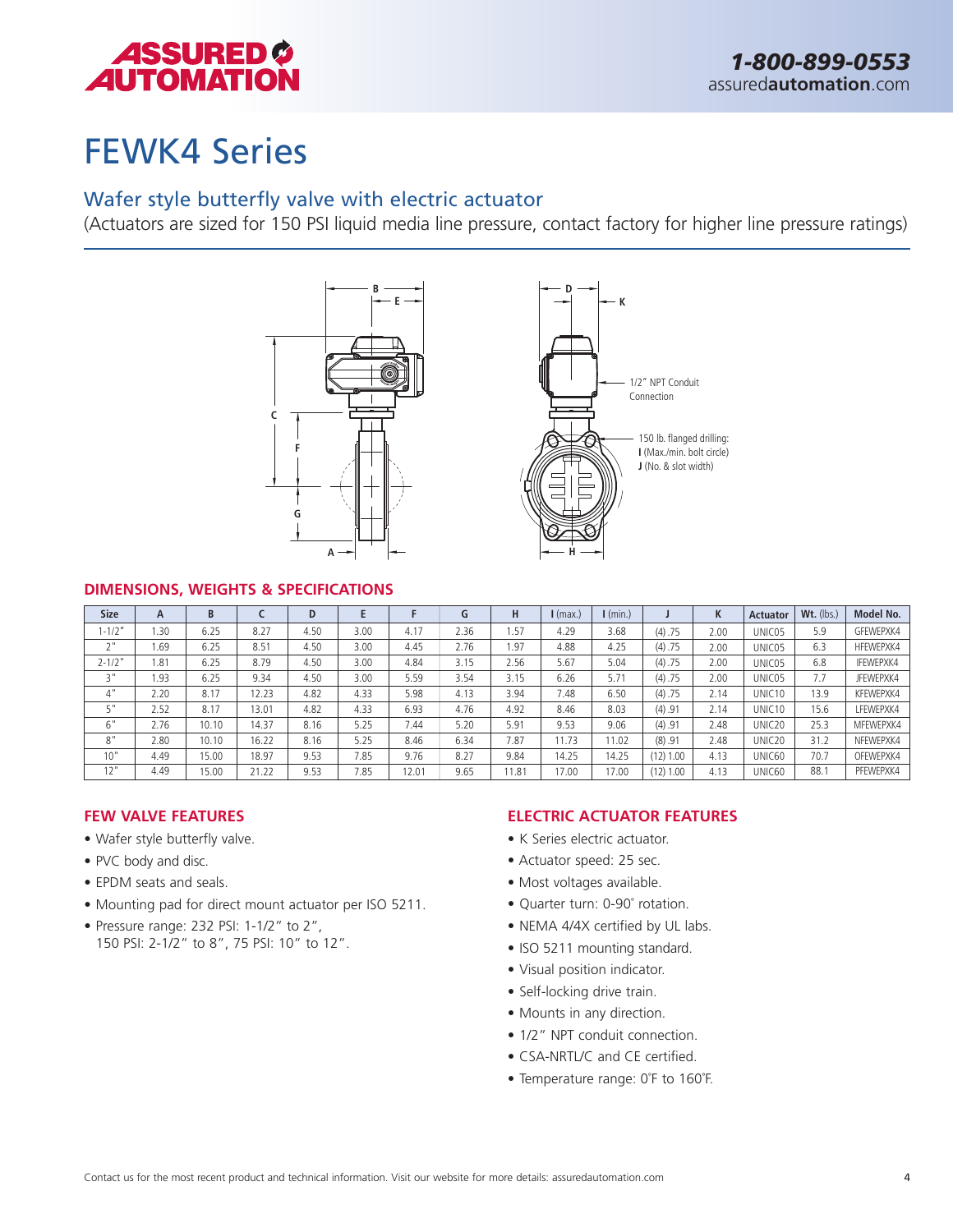

# FEWI4 Series

### Wafer style butterfly valve with electric actuator NEMA 4, 4X

(Actuators are sized for 150 PSI liquid media line pressure, contact factory for higher line pressure ratings)





150 lb. flanged drilling: **I** (Max./min. bolt circle) **J** (No. & slot width)

#### **DIMENSIONS, WEIGHTS & SPECIFICATIONS**

| <b>Size</b> | A    | B    |       | D    |      |      | G    |      | $I$ (max.) | $\mathsf{I}$ (min.) |         | M<br>ĸ | <b>Actuator</b> | Wt. (lbs.) | Model No.              |
|-------------|------|------|-------|------|------|------|------|------|------------|---------------------|---------|--------|-----------------|------------|------------------------|
| $-1/2"$     | .30  | 7.56 | 9.57  | 5.20 | 3.58 | 4.17 | 2.36 | . 57 | 4.29       | 3.68                | (4) .75 | 2.21   | 40300           | 9.2        | GFEWEPXI4 <sup>O</sup> |
| $\sim$ 11   | 69.  | 7.56 | 9.85  | 5.20 | 3.58 | 4.45 | 2.76 | 1.97 | 4.88       | 4.25                | (4) .75 | 2.21   | 40300           | 9.6        | HFEWEPXI4 <sup>O</sup> |
| $2 - 1/2"$  | 1.81 | 7.56 | 10.24 | 5.20 | 3.58 | 4.84 | 3.15 | 2.56 | 5.67       | 5.04                | (4) .75 | 2.21   | 40300           | 10.1       | IFEWEPXI4 <sup>O</sup> |
| יי כ        | 1.93 | 7.56 | 11.00 | 5.20 | 3.58 | 5.59 | 3.54 | 3.15 | 6.26       | 5.71                | (4) .75 | 2.21   | 40300           | 11.0       | JFEWEPXI4 <sup>O</sup> |
| 4"          | 2.20 | 7.56 | 1.38  | 5.36 | 3.58 | 5.98 | 4.13 | 3.94 | 7.48       | 6.50                | (4) .75 | 2.37   | 140600          | 11.8       | KFEWEPXI4 <sup>O</sup> |
| гm          | 2.52 | 8.73 | 13.10 | 6.30 | 4.75 | 6.93 | 4.76 | 4.92 | 8.46       | 8.03                | (4) .91 | 3.31   | 142100          | 22.1       | LFEWEPXI4 <sub>0</sub> |
| 6"          | 2.76 | 8.73 | 13.61 | 6.30 | 4.75 | 7.44 | 5.20 | 5.91 | 9.53       | 9.06                | (4) .91 | 3.31   | 142100          | 23.8       | MFEWEPXI4 <sup>O</sup> |
| 8"          | 2.80 | 8.73 | 14.63 | 6.30 | 4.75 | 8.46 | 6.34 | 7.87 | 1.73       | 1.02                | (8) .91 | 3.31   | 142100          | 29.7       | NFEWEPXI4 <sup>O</sup> |

1 Voltage: **A** = 120 VAC; **B** = 24 VDC.

#### **FEW VALVE FEATURES**

- Wafer style butterfly valve.
- PVC body and disc.
- EPDM seats and seals.
- Mounting pad for direct mount actuator per ISO 5211.
- Pressure range: 232 PSI: 1-1/2" to 2", 150 PSI: 2-1/2" to 8".

- I4 Series electric actuator.
- Weatherproof enclosure IP65.
- Voltages available: 115 VAC, 24 VAC/VDC.
- Duty cycle: 50%.
- IP65 electrical connectors.
- Space heater.
- Extra (2) SPDT adjustable limit switches.
- Temperature range: 0˚F to 140˚F.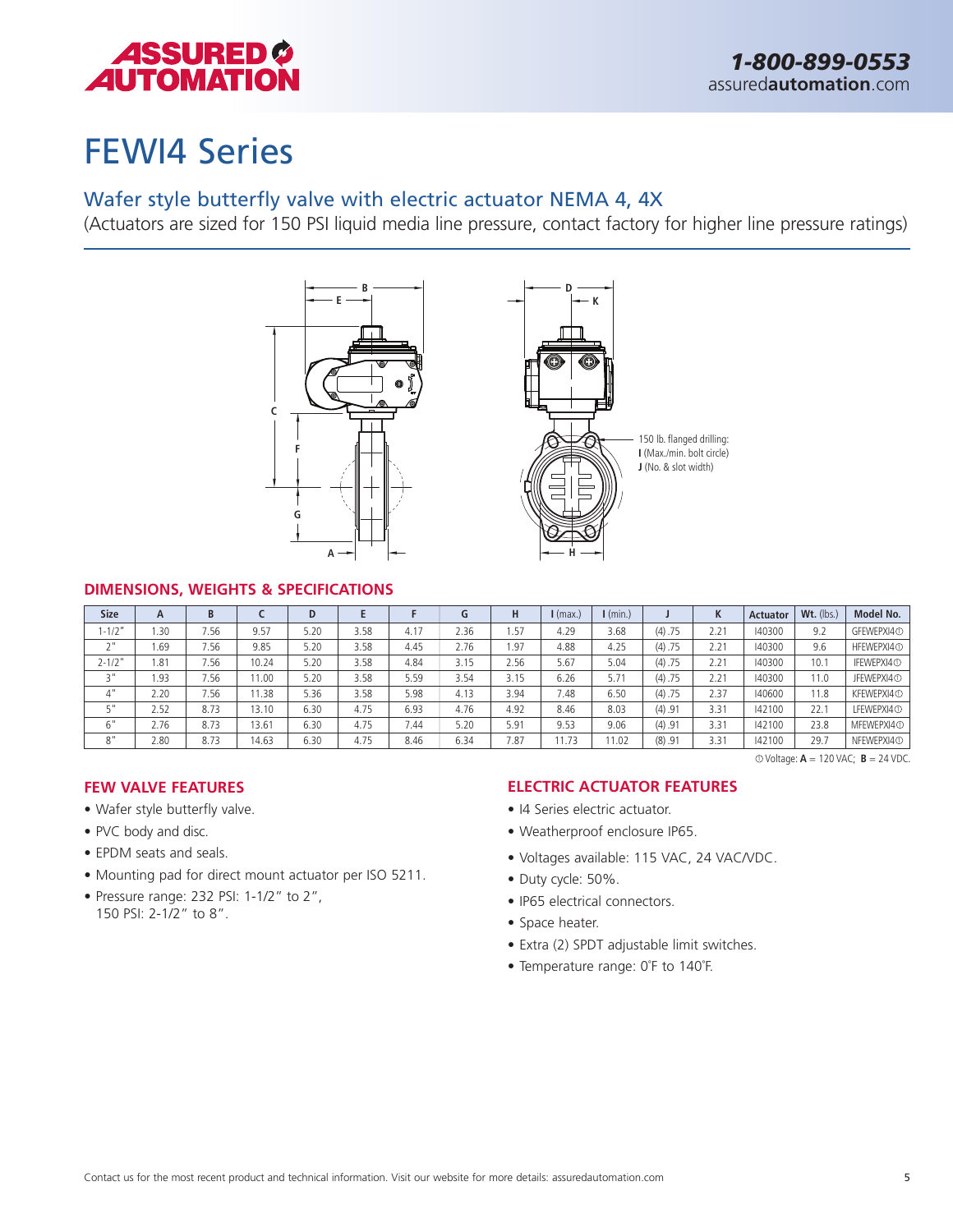

# FEWESR Series

### Wafer style butterfly valve with spring return pneumatic actuator

(Actuators are sized for 150 PSI liquid media line pressure, contact factory for higher line pressure ratings)



#### **DIMENSIONS, WEIGHTS & SPECIFICATIONS**

| <b>Size</b> | A    | B                                        | C     | D     | E    | F     | G    | н     | $I$ (max.) | $\mathsf{I}$ (min.) |             | K    | <b>Actuator</b> | Wt. (lbs.) | Model No.         |
|-------------|------|------------------------------------------|-------|-------|------|-------|------|-------|------------|---------------------|-------------|------|-----------------|------------|-------------------|
|             |      | 80 psig Minimum Actuator Air Supply = 85 |       |       |      |       |      |       |            |                     |             |      |                 |            |                   |
| $1 - 1/2"$  | 1.30 | 6.77                                     | 8.11  | 3.26  | 1.46 | 4.17  | 2.36 | 1.57  | 4.29       | 3.68                | (4) .75     | .79  | ES25-5          | 5.0        | GFEWEPXE8S        |
| 2"          | 1.69 | 6.77                                     | 8.39  | 3.26  | 1.46 | 4.45  | 2.76 | 1.97  | 4.88       | 4.25                | (4) .75     | .79  | ES25-5          | 5.4        | HFEWEPXE8S        |
| $2 - 1/2$ " | 1.81 | 8.03                                     | 9.29  | 3.78  | 1.70 | 4.84  | 3.15 | 2.56  | 5.67       | 5.04                | (4) .75     | .79  | ES40-5          | 7.5        | <b>IFFWEPXE8S</b> |
| 3"          | 1.93 | 9.80                                     | 10.51 | 4.19  | 1.93 | 5.59  | 3.54 | 3.15  | 6.26       | 5.71                | (4) .75     | .79  | ES65-5          | 11.0       | JFEWEPXE8S        |
| 4"          | 2.20 | 14.17                                    | 12.40 | 5.39  | 2.52 | 5.98  | 4.13 | 3.94  | 7.48       | 6.50                | (4) .75     | .79  | ES200-5         | 24.0       | KFEWEPXE8S        |
| 5"          | 2.52 | 14.17                                    | 13.35 | 5.39  | 2.52 | 6.93  | 4.76 | 4.92  | 8.46       | 8.03                | (4) .91     | .79  | ES200-5         | 25.7       | LFEWEPXE8S        |
| 6"          | 2.76 | 15.24                                    | 15.36 | 7.12  | 3.41 | 7.44  | 5.20 | 5.91  | 9.53       | 9.06                | (4) .91     | .79  | ES350-5         | 44.6       | MFEWEPXE8S        |
| 8"          | 2.80 | 15.24                                    | 16.38 | 7.12  | 3.41 | 8.46  | 6.34 | 7.87  | 11.73      | 11.02               | (8) .91     | .79  | ES350-5         | 50.5       | NFEWEPXE8S        |
| 10"         | 4.49 | 20.35                                    | 21.14 | 9.51  | 4.54 | 9.76  | 8.27 | 9.84  | 14.25      | 14.25               | $(12)$ 1.00 | .79  | ES950-5         | 112.1      | OFEWEPXE8S        |
| 12"         | 4.49 | 25.08                                    | 24.88 | 10.81 | 5.21 | 12.01 | 9.65 | 11.81 | 17.00      | 17.00               | (12) 1.00   | 1.18 | ES1600-5        | 187.0      | PFEWEPXE8S        |
|             |      | 60 psig Minimum Actuator Air Supply = 6S |       |       |      |       |      |       |            |                     |             |      |                 |            |                   |
| $1 - 1/2"$  | 1.30 | 6.77                                     | 8.11  | 3.26  | 1.46 | 4.17  | 2.36 | 1.57  | 4.29       | 3.68                | (4) .75     | .79  | ES25-3          | 5.0        | GFEWEPXE6S        |
| 2"          | 1.69 | 6.77                                     | 8.39  | 3.26  | 1.46 | 4.45  | 2.76 | 1.97  | 4.88       | 4.25                | (4) .75     | .79  | ES25-3          | 5.4        | HFEWEPXE6S        |
| $2 - 1/2$ " | 1.81 | 8.03                                     | 9.29  | 3.78  | 1.70 | 4.84  | 3.15 | 2.56  | 5.67       | 5.04                | (4) .75     | .79  | ES40-3          | 7.5        | <b>IFEWEPXE6S</b> |
| 3"          | 1.93 | 9.80                                     | 10.51 | 4.19  | 1.93 | 5.59  | 3.54 | 3.15  | 6.26       | 5.71                | (4) .75     | .79  | ES65-3          | 11.0       | JFEWEPXE6S        |
| 4"          | 2.20 | 14.17                                    | 12.40 | 5.39  | 2.52 | 5.98  | 4.13 | 3.94  | 7.48       | 6.50                | (4) .75     | .79  | ES200-3         | 24.0       | KFEWEPXE6S        |
| 5"          | 2.52 | 14.17                                    | 13.35 | 5.39  | 2.52 | 6.93  | 4.76 | 4.92  | 8.46       | 8.03                | (4) .91     | .79  | ES200-3         | 25.7       | LFEWEPXE6S        |
| 6"          | 2.76 | 15.24                                    | 15.36 | 7.12  | 3.41 | 7.44  | 5.20 | 5.91  | 9.53       | 9.06                | (4) .91     | .79  | ES350-3         | 44.6       | MFEWEPXE6S        |
| 8"          | 2.80 | 15.24                                    | 16.38 | 7.12  | 3.41 | 8.46  | 6.34 | 7.87  | 11.73      | 11.02               | (8) .91     | .79  | ES350-3         | 50.5       | NFEWEPXE6S        |
| 10"         | 4.49 | 20.35                                    | 21.14 | 9.51  | 4.54 | 9.76  | 8.27 | 9.84  | 14.25      | 14.25               | $(12)$ 1.00 | 1.18 | ES950-3         | 112.1      | OFEWEPXE6S        |
| 12"         | 4.49 | 25.08                                    | 24.88 | 10.81 | 5.21 | 12.01 | 9.65 | 11.81 | 17.00      | 17.00               | $(12)$ 1.00 | 1.18 | ES1600-3        | 187.0      | PFEWEPXE6S        |

#### **FEW VALVE FEATURES**

- Wafer style butterfly valve.
- PVC body and disc.
- EPDM seats and seals.
- Mounting pad for direct mount actuator per ISO 5211.
- Pressure range: 232 PSI: 1-1/2" to 2", 150 PSI: 2-1/2" to 8", 75 PSI: 10" to 12".

- E Series spring return rack and pinion actuator.
- Corrosion resistant coating.
- NAMUR solenoid mounting pad, ISO 5211 mounting standard.
- Visual position indicator.
- High duty cycle, permanent lubrication.
- Temperature range: -4˚F to 175˚F.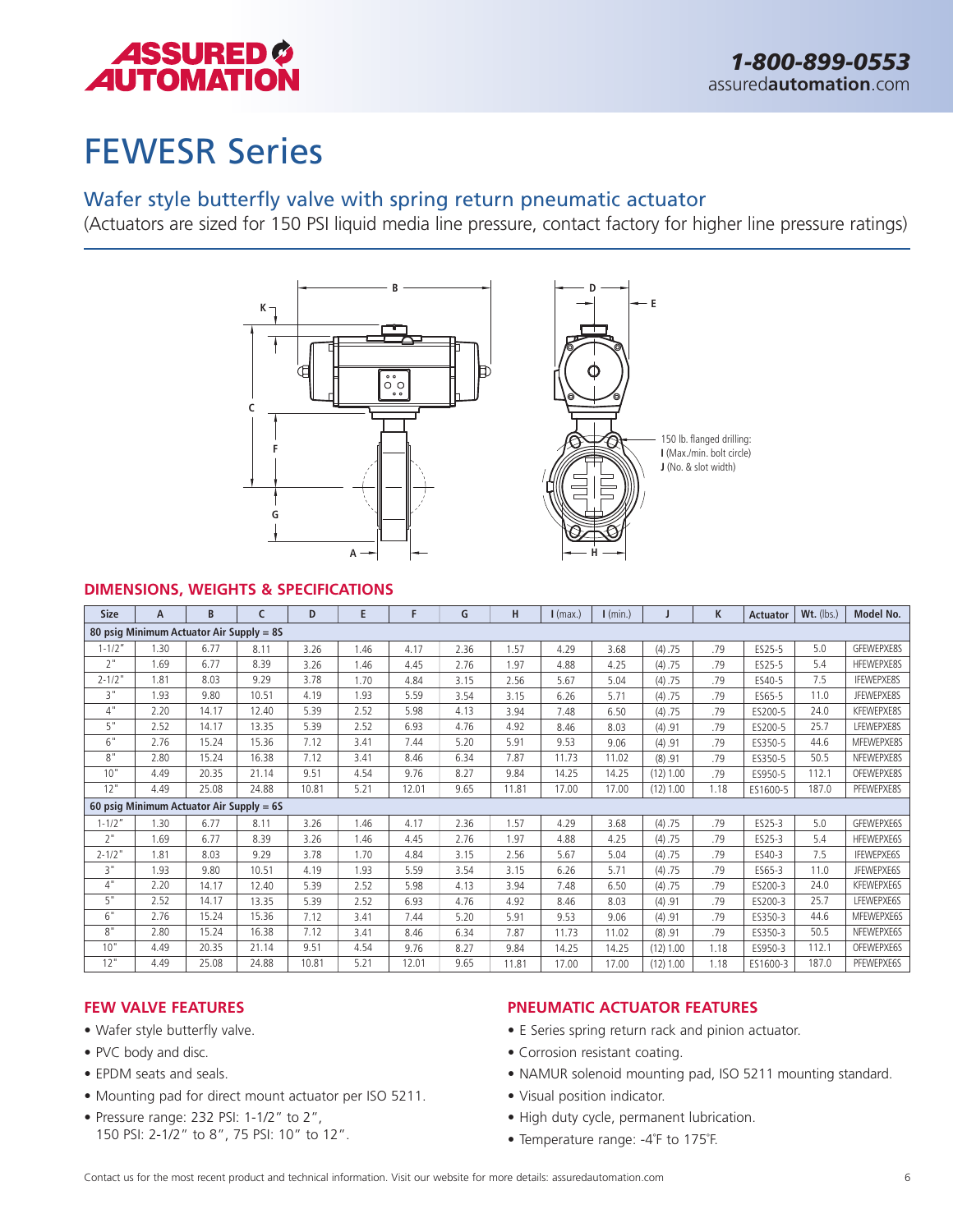

# FEWEDA Series

### Wafer style butterfly valve with double acting pneumatic actuator

(Actuators are sized for 150 PSI liquid media line pressure, contact factory for higher line pressure ratings)



#### **DIMENSIONS, WEIGHTS & SPECIFICATIONS**

| <b>Size</b> | A    | B                                        |       | D    | E    | F     | G    | H     | $\mathsf{I}$ (max.) | $\mathsf{I}$ (min.) |             | K    | <b>Actuator</b>  | $Wt.$ (lbs.) | Model No.         |
|-------------|------|------------------------------------------|-------|------|------|-------|------|-------|---------------------|---------------------|-------------|------|------------------|--------------|-------------------|
|             |      | 80 psig Minimum Actuator Air Supply = 8D |       |      |      |       |      |       |                     |                     |             |      |                  |              |                   |
| $1 - 1/2"$  | 1.30 | 6.26                                     | 8.11  | 3.26 | 1.46 | 4.17  | 2.36 | 1.57  | 4.29                | 3.68                | (4) .75     | .79  | ED <sub>25</sub> | 4.2          | GFEWEPXE8D        |
| 2"          | 1.69 | 6.26                                     | 8.39  | 3.26 | 1.46 | 4.45  | 2.76 | 1.97  | 4.88                | 4.25                | (4) .75     | .79  | ED25             | 4.6          | HFEWEPXE8D        |
| $2 - 1/2$ " | 1.81 | 6.26                                     | 8.78  | 3.26 | 1.46 | 4.84  | 3.15 | 2.56  | 5.67                | 5.04                | (4) .75     | .79  | ED25             | 5.1          | <b>IFEWEPXE8D</b> |
| 3"          | 1.93 | 7.83                                     | 10.51 | 4.19 | 1.93 | 5.59  | 3.54 | 3.15  | 6.26                | 5.71                | (4) .75     | .79  | <b>ED65</b>      | 8.4          | JFEWEPXE8D        |
| 4"          | 2.20 | 7.83                                     | 10.90 | 4.19 | 1.93 | 5.98  | 4.13 | 3.94  | 7.48                | 6.50                | (4) .75     | .79  | <b>ED65</b>      | 9.2          | KFEWEPXE8D        |
| 5"          | 2.52 | 8.70                                     | 12.37 | 4.60 | 2.12 | 6.93  | 4.76 | 4.92  | 8.46                | 8.03                | (4) .91     | .79  | ED100            | 12.4         | LFEWEPXE8D        |
| 6"          | 2.76 | 11.14                                    | 13.86 | 5.39 | 2.52 | 7.44  | 5.20 | 5.91  | 9.53                | 9.06                | (4) .91     | .79  | ED200            | 20.1         | MFEWEPXE8D        |
| 8"          | 2.80 | 11.14                                    | 14.88 | 5.39 | 2.52 | 8.46  | 6.34 | 7.87  | 11.73               | 11.02               | (8) .91     | .79  | <b>ED200</b>     | 26.0         | NFEWEPXE8D        |
| 10"         | 4.49 | 12.01                                    | 17.68 | 7.12 | 3.41 | 9.76  | 8.27 | 9.84  | 14.25               | 14.25               | (12) 1.00   | .79  | <b>FD350</b>     | 49.4         | OFEWEPXE8D        |
| 12"         | 4.49 | 15.24                                    | 21.85 | 8.52 | 4.08 | 12.01 | 9.65 | 11.81 | 17.00               | 17.00               | (12) 1.00   | 1.18 | ED600            | 84.7         | PFEWEPXE8D        |
|             |      | 60 psig Minimum Actuator Air Supply = 6D |       |      |      |       |      |       |                     |                     |             |      |                  |              |                   |
| $1 - 1/2"$  | 1.30 | 6.26                                     | 8.11  | 3.26 | 1.46 | 4.17  | 2.36 | 1.57  | 4.29                | 3.68                | (4) .75     | .79  | ED <sub>25</sub> | 4.2          | GFEWEPXE6D        |
| 2"          | 1.69 | 6.26                                     | 8.39  | 3.26 | 1.46 | 4.45  | 2.76 | 1.97  | 4.88                | 4.25                | (4) .75     | .79  | ED <sub>25</sub> | 4.6          | HFEWEPXE6D        |
| $2 - 1/2$ " | 1.81 | 6.26                                     | 8.78  | 3.26 | 1.46 | 4.84  | 3.15 | 2.56  | 5.67                | 5.04                | (4) .75     | .79  | ED25             | 5.1          | <b>IFEWEPXE6D</b> |
| 3"          | 1.93 | 7.09                                     | 10.51 | 3.78 | 1.70 | 5.59  | 3.54 | 3.15  | 6.26                | 5.71                | (4) .75     | .79  | <b>FD40</b>      | 7.1          | JFEWEPXE6D        |
| 4"          | 2.20 | 8.70                                     | 10.90 | 4.60 | 2.12 | 5.98  | 4.13 | 3.94  | 7.48                | 6.50                | (4) .75     | .79  | ED100            | 10.7         | KFEWEPXE6D        |
| 5"          | 2.52 | 8.70                                     | 12.37 | 4.60 | 2.12 | 6.93  | 4.76 | 4.92  | 8.46                | 8.03                | (4) .91     | .79  | <b>ED100</b>     | 12.4         | LFEWEPXE6D        |
| 6"          | 2.76 | 11.14                                    | 13.86 | 5.39 | 2.52 | 7.44  | 5.20 | 5.91  | 9.53                | 9.06                | (4) .91     | .79  | ED200            | 20.1         | MFEWEPXE6D        |
| 8"          | 2.80 | 12.01                                    | 14.88 | 7.12 | 3.41 | 8.46  | 6.34 | 7.87  | 11.73               | 11.02               | (8) .91     | .79  | ED350            | 36.1         | NFEWEPXE6D        |
| 10"         | 4.49 | 15.24                                    | 17.68 | 8.52 | 4.08 | 9.76  | 8.27 | 9.84  | 14.25               | 14.25               | $(12)$ 1.00 | 1.18 | ED600            | 69.3         | OFEWEPXE6D        |
| 12"         | 4.49 | 15.24                                    | 21.85 | 8.52 | 4.08 | 12.01 | 9.65 | 11.81 | 17.00               | 17.00               | $(12)$ 1.00 | 1.18 | ED600            | 84.7         | PFEWEPXE6D        |

#### **FEW VALVE FEATURES**

- Wafer style butterfly valve.
- PVC body and disc.
- EPDM seats and seals.
- Mounting pad for direct mount actuator per ISO 5211.
- Pressure range: 232 PSI: 1-1/2" to 2", 150 PSI: 2-1/2" to 8", 75 PSI: 10" to 12".

- E Series double acting rack and pinion actuator.
- Corrosion resistant coating.
- NAMUR solenoid mounting pad, ISO 5211 mounting standard.
- Visual position indicator.
- High duty cycle, permanent lubrication.
- Temperature range: -4˚F to 175˚F.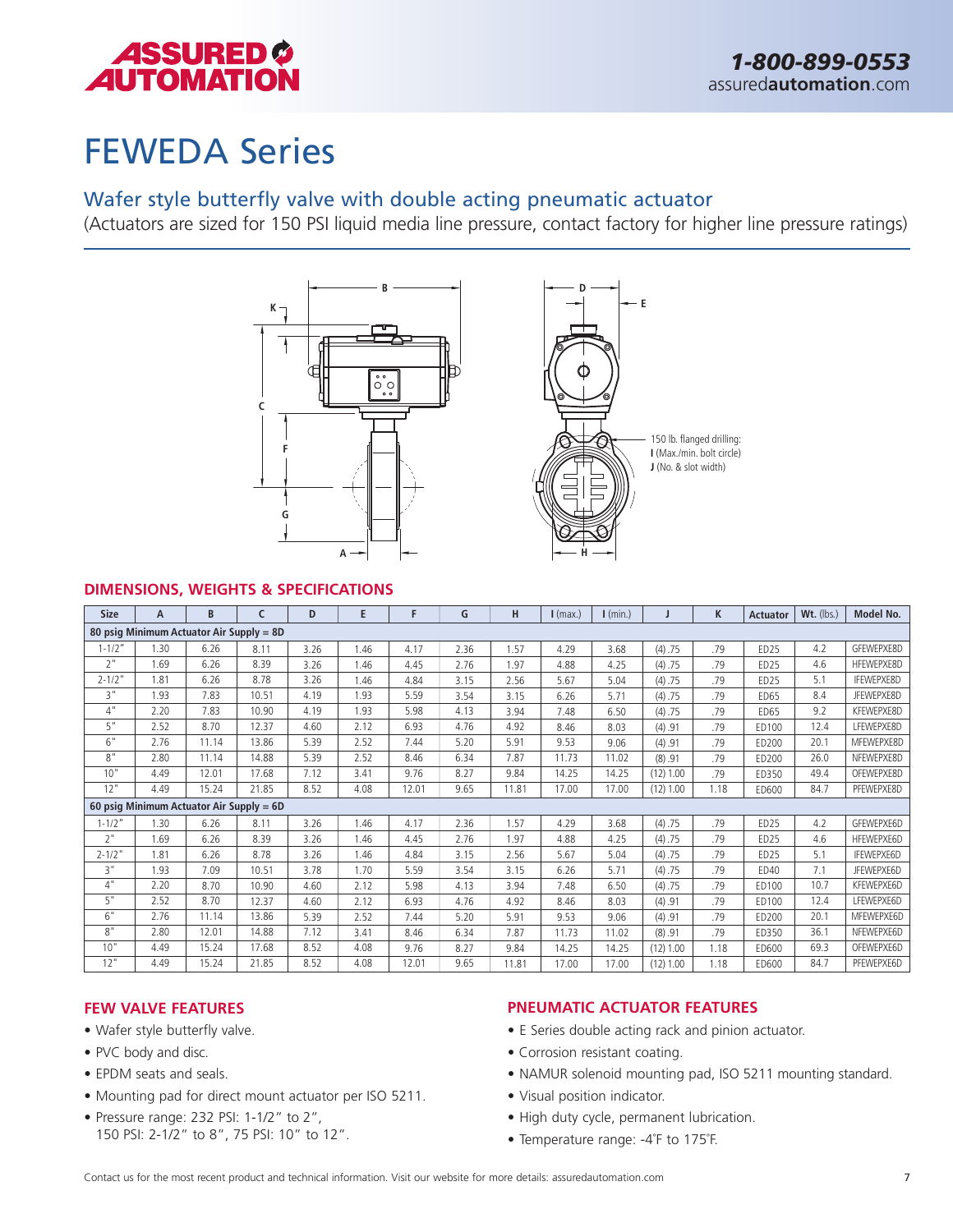

# FEWOSR Series

### Wafer style butterfly valve with spring return pneumatic actuator

(Actuators are sized for 150 PSI liquid media line pressure, contact factory for higher line pressure ratings)



#### **DIMENSIONS, WEIGHTS & SPECIFICATIONS**

| <b>Size</b> | А    | B                                          |       | D    |      |      | G    | н    | $I$ (max.) | $\mathsf{I}$ (min.) |         | K    | <b>Actuator</b> | Wt. (lbs.) | Model No.         |
|-------------|------|--------------------------------------------|-------|------|------|------|------|------|------------|---------------------|---------|------|-----------------|------------|-------------------|
|             |      | 80 psig Minimum Actuator Air Supply = 85   |       |      |      |      |      |      |            |                     |         |      |                 |            |                   |
| $1 - 1/2"$  | 1.30 | 9.45                                       | 8.11  | 2.56 | .28  | 4.17 | 2.36 | 1.57 | 4.29       | 3.68                | (4) .75 | .79  | PS030           | 5.7        | GFEWEPXO8S        |
| 2"          | 1.69 | 9.45                                       | 8.35  | 2.56 | .28  | 4.45 | 2.76 | 1.97 | 4.88       | 4.25                | (4) .75 | .79  | PS030           | 6.1        | HFEWEPXO8S        |
| $2 - 1/2$ " | 1.81 | 9.45                                       | 10.31 | 2.56 | .28  | 4.84 | 3.15 | 2.56 | 5.67       | 5.04                | (4) .75 | .79  | PS030           | 6.6        | <b>IFEWEPXO8S</b> |
| 3"          | 1.93 | 12.60                                      | 11.06 | 3.15 | i.57 | 5.59 | 3.54 | 3.15 | 6.26       | 5.71                | (4) .75 | 1.18 | PS060           | 10.8       | JFEWEPXO8S        |
| 4"          | 2.20 | 14.06                                      | 11.51 | 3.54 | 1.77 | 5.98 | 4.13 | 3.94 | 7.48       | 6.50                | (4) .75 | 1.18 | PS090           | 14.0       | KFEWEPXO8S        |
| 5"          | 2.52 | 14.65                                      | 13.70 | 3.94 | 1.97 | 6.93 | 4.76 | 4.92 | 8.46       | 8.03                | (4) .91 | 1.18 | PS120           | 20.3       | LFEWEPXO8S        |
| 6"          | 2.76 | 17.18                                      | 14.41 | 4.41 | 2.20 | 7.44 | 5.20 | 5.91 | 9.53       | 9.06                | (4) .91 | 1.18 | <b>PS180</b>    | 28.0       | MFEWEPXO8S        |
|             |      | 60 psig Minimum Actuator Air Supply = $65$ |       |      |      |      |      |      |            |                     |         |      |                 |            |                   |
| $1 - 1/2"$  | 1.30 | 9.45                                       | 8.11  | 2.56 | .28  | 4.17 | 2.36 | 1.57 | 4.29       | 3.68                | (4) .75 | .79  | <b>PS030</b>    | 5.7        | GFEWEPXO6S        |
| 2"          | 1.69 | 9.45                                       | 8.35  | 2.56 | .28  | 4.45 | 2.76 | 1.97 | 4.88       | 4.25                | (4) .75 | .79  | <b>PS030</b>    | 6.1        | HFEWEPXO6S        |
| $2 - 1/2$ " | 1.81 | 9.45                                       | 10.31 | 2.56 | .28  | 4.84 | 3.15 | 2.56 | 5.67       | 5.04                | (4) .75 | .79  | PS030           | 6.6        | <b>IFEWEPXO6S</b> |
| 3"          | 1.93 | 14.06                                      | 10.20 | 3.54 | 1.77 | 5.59 | 3.54 | 3.15 | 6.26       | 5.71                | (4) .75 | 1.18 | PS090           | 13.2       | JFEWEPXO6S        |
| 4"          | 2.20 | 14.65                                      | 11.14 | 3.94 | 1.97 | 5.98 | 4.13 | 3.94 | 7.48       | 6.50                | (4) .75 | 1.18 | PS120           | 18.6       | KFEWEPXO6S        |
| 5"          | 2.52 | 17.18                                      | 12.39 | 4.41 | 2.20 | 6.93 | 4.76 | 4.92 | 8.46       | 8.03                | (4) .91 | 1.18 | <b>PS180</b>    | 26.3       | LFEWEPXO6S        |

#### **FEW VALVE FEATURES**

- Wafer style butterfly valve.
- PVC body and disc.
- EPDM seats and seals.
- Mounting pad for direct mount actuator per ISO 5211.
- Pressure range: 232 PSI: 1-1/2" to 2", 150 PSI: 2-1/2" to 6".

- O Series spring return pneumatic actuator.
- Corrosion resistant coating.
- NAMUR solenoid mounting pad, ISO 5211 mounting standard.
- Visual position indicators.
- High duty cycle, permanent lubrication.
- Temperature range: -4˚F to 175˚F.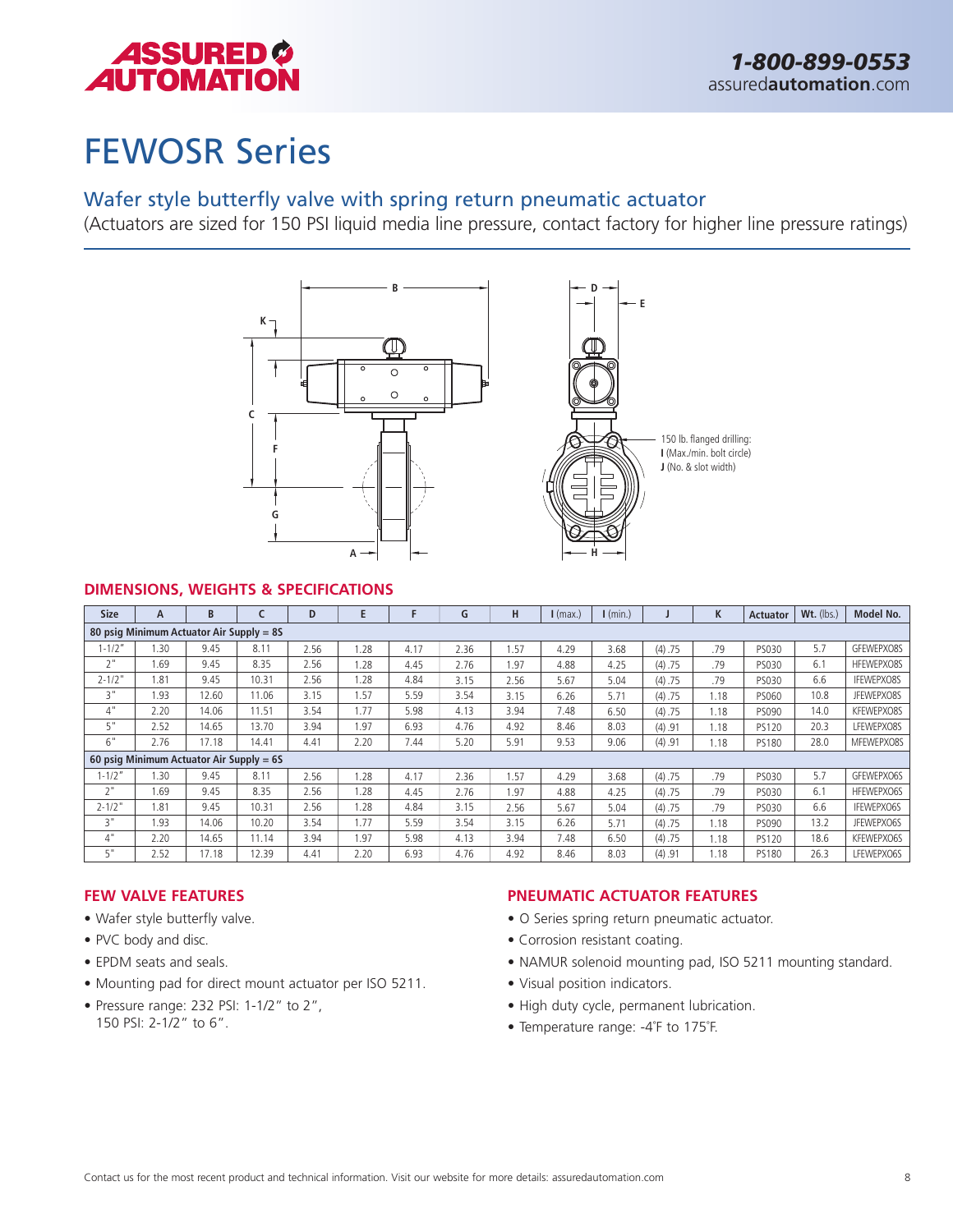

# FEWODA Series

### Wafer style butterfly valve with double acting pneumatic actuator

(Actuators are sized for 150 PSI liquid media line pressure, contact factory for higher line pressure ratings)





#### **DIMENSIONS, WEIGHTS & SPECIFICATIONS**

| <b>Size</b> | A                                        | B    |       | D    | E    |      | G    | H    | $\mathsf{I}$ (max.) | $\mathsf{I}$ (min.) |         | K    | <b>Actuator</b> | Wt. (lbs.) | Model No.  |
|-------------|------------------------------------------|------|-------|------|------|------|------|------|---------------------|---------------------|---------|------|-----------------|------------|------------|
|             | 80 psig Minimum Actuator Air Supply = 8D |      |       |      |      |      |      |      |                     |                     |         |      |                 |            |            |
| $1 - 1/2"$  | 1.30                                     | 5.67 | 7.54  | 2.36 | l.18 | 4.17 | 2.36 | 1.57 | 4.29                | 3.68                | (4) .75 | .79  | PD045           | 4.1        | GFEWEPXO8D |
| 2"          | 1.69                                     | 5.67 | 7.82  | 2.36 | 1.18 | 4.45 | 2.76 | 1.97 | 4.88                | 4.25                | (4) .75 | .79  | PD045           | 4.5        | HFEWEPXO8D |
| $2 - 1/2"$  | 1.81                                     | 5.67 | 8.21  | 2.36 | 1.18 | 4.84 | 3.15 | 2.56 | 5.67                | 5.04                | (4) .75 | .79  | PD045           | 5.0        | IFEWEPXO8D |
| 3"          | 1.93                                     | 6.85 | 9.43  | 2.83 | 1.41 | 5.59 | 3.54 | 3.15 | 6.26                | 5.71                | (4) .75 | .79  | PD090           | 7.2        | JFEWEPXO8D |
| 4"          | 2.20                                     | 6.85 | 9.82  | 2.83 | 1.41 | 5.98 | 4.13 | 3.94 | 7.48                | 6.50                | (4) .75 | .79  | PD090           | 8.0        | KFEWEPXO8D |
| 5"          | 2.52                                     | 8.35 | 11.89 | 3.54 | 1.77 | 6.93 | 4.76 | 4.92 | 8.46                | 8.03                | (4) .91 | 1.18 | PD180           | 13.1       | LFEWEPXO8D |
| 6"          | 2.76                                     | 8.35 | 12.40 | 3.54 | 1.77 | 7.44 | 5.20 | 5.91 | 9.53                | 9.06                | (4) .91 | 1.18 | PD180           | 14.8       | MFEWEPXO8D |
|             | 60 psig Minimum Actuator Air Supply = 6D |      |       |      |      |      |      |      |                     |                     |         |      |                 |            |            |
| $1 - 1/2"$  | 1.30                                     | 6.65 | 8.01  | 2.83 | l.41 | 4.17 | 2.36 | 1.57 | 4.29                | 3.68                | (4) .75 | .79  | PD090           | 5.4        | GFEWEPXO6D |
| 2"          | 1.69                                     | 6.65 | 8.29  | 2.83 | .41  | 4.45 | 2.76 | 1.97 | 4.88                | 4.25                | (4) .75 | .79  | PD090           | 5.8        | HFEWEPXO6D |
| $2 - 1/2$ " | 1.81                                     | 6.65 | 8.68  | 2.83 | 1.41 | 4.84 | 3.15 | 2.56 | 5.67                | 5.04                | (4) .75 | .79  | PD090           | 6.3        | IFEWEPXO6D |
| ς"          | 1.93                                     | 6.65 | 9.43  | 2.83 | .41  | 5.59 | 3.54 | 3.15 | 6.26                | 5.71                | (4) .75 | .79  | PD090           | 7.2        | JFEWEPXO6D |
| 4"          | 2.20                                     | 7.24 | 10.54 | 3.15 | 1.57 | 5.98 | 4.13 | 3.94 | 7.48                | 6.50                | (4) .75 | 1.18 | PD120           | 10.1       | KFEWEPXO6D |
| 5"          | 2.52                                     | 8.35 | 11.89 | 3.54 | 1.77 | 6.93 | 4.76 | 4.92 | 8.46                | 8.03                | (4) .91 | 1.18 | PD180           | 13.1       | LFEWEPXO6D |

#### **FEW VALVE FEATURES**

- Wafer style butterfly valve.
- PVC body and disc.
- EPDM seats and seals.
- Mounting pad for direct mount actuator per ISO 5211.
- Pressure range: 232 PSI: 1-1/2" to 2", 150 PSI: 2-1/2" to 6".

- O Series double acting pneumatic actuator.
- Corrosion resistant coating.
- NAMUR solenoid mounting pad, ISO 5211 mounting standard.
- Visual position indicators.
- High duty cycle, permanent lubrication.
- Temperature range: -4˚F to 175˚F.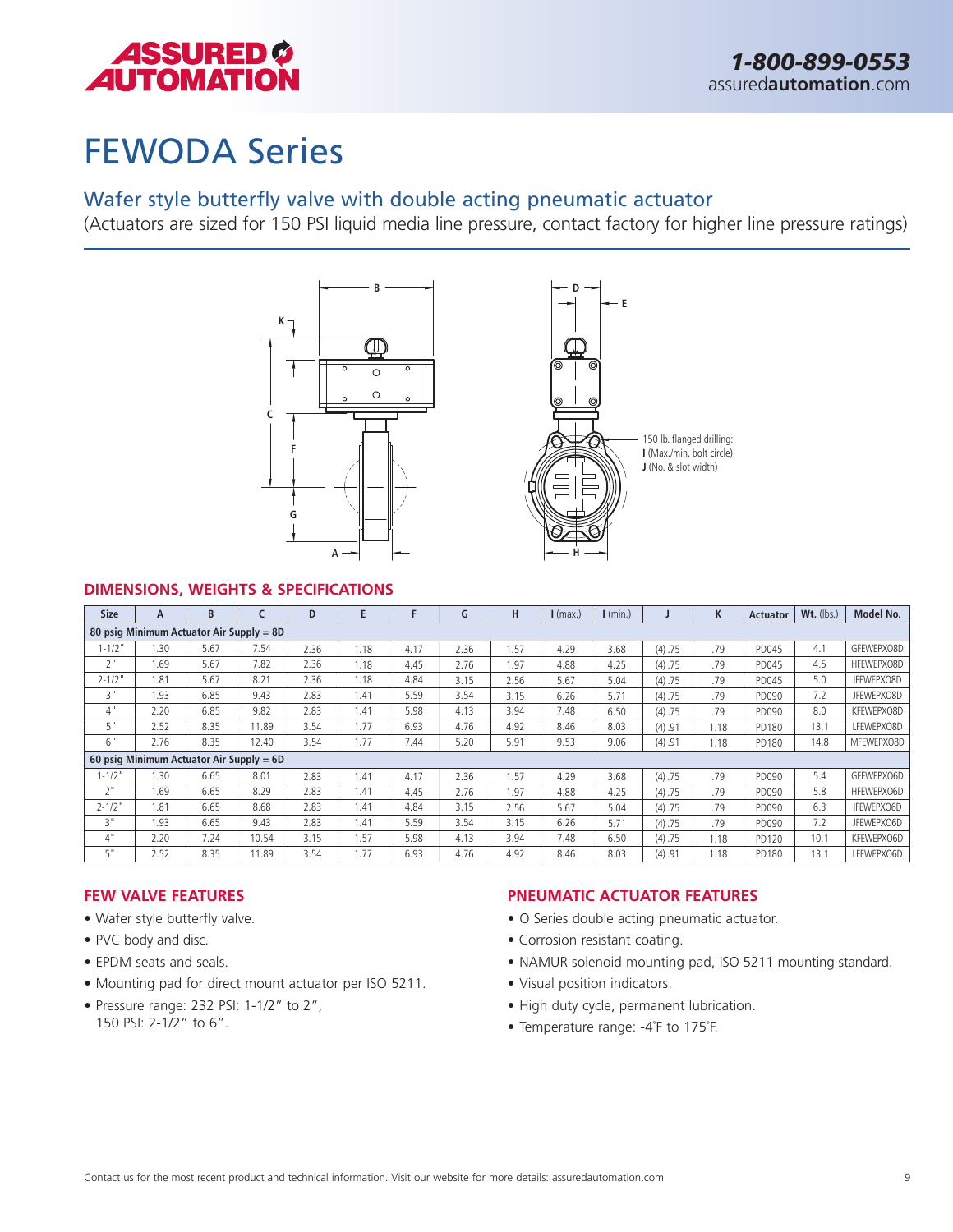

### FEWB7 Series 1-1/2" to 6" Sizes

### Wafer style butterfly valve with explosion proof electric actuator, NEMA 7, 120 VAC

(Actuators are sized for 150 PSI liquid media line pressure, contact factory for higher line pressure ratings)



#### **DIMENSIONS, WEIGHTS & SPECIFICATIONS**

| <b>Size</b>  | A          | B    |       | D    |      |      | G    | Н                | $\mathsf{I}$ (max.) | $\mathsf{I}$ (min.) |         | K    | Actuator | Wt. (lbs.) | Model No.        |
|--------------|------------|------|-------|------|------|------|------|------------------|---------------------|---------------------|---------|------|----------|------------|------------------|
| $1 - 1/2$    | .30        | 9.75 | 13.61 | 7.75 | 3.75 | 4.17 | 2.36 | <sub>1</sub> .57 | 4.29                | 3.68                | (4) .75 | 2.44 | BEEM500F | 19.3       | GFEWEPXB7        |
| $\sim$ $\mu$ | <b>69.</b> | 9.75 | 13.85 | 7.75 | 3.75 | 4.45 | 2.76 | .97              | 4.88                | 4.25                | (4) .75 | 2.44 | BEEM500F | 19.7       | HFEWEPXB7        |
| $2 - 1/2$ "  | .81        | 9.75 | 14.13 | 7.75 | 3.75 | 4.84 | 3.15 | 2.56             | 5.67                | 5.04                | (4) .75 | 2.44 | BEEM500F | 20.2       | <b>IFEWEPXB7</b> |
| " ج          | .93        | 9.75 | 14.68 | 7.75 | 3.75 | 5.59 | 3.54 | 3.15             | 6.26                | 5.71                | (4) .75 | 2.44 | BEEM500F | 21.1       | JFEWEPXB7        |
| 4"           | 2.20       | 9.75 | 15.23 | 7.75 | 3.75 | 5.98 | 4.13 | 3.94             | 7.48                | 6.50                | (4) .75 | 2.44 | BEEM500F | 21.9       | KFEWEPXB7        |
| ς"           | 2.52       | 9.75 | 16.01 | 7.75 | 3.75 | 6.93 | 4.76 | 4.92             | 8.46                | 8.03                | (4) .91 | 2.44 | BEEM500F | 23.6       | LFEWEPXB7        |
| 6"           | 2.76       | 9.75 | 16.53 | 7.75 | 3.75 | '.44 | 5.20 | 5.91             | 9.53                | 9.06                | (4) .91 | 2.44 | BEEM500F | 25.3       | MFEWEPXB7        |

#### **FEW VALVE FEATURES**

- Wafer style butterfly valve.
- PVC body and disc.
- EPDM seats and seals.
- Mounting pad for direct mount actuator per ISO 5211.
- Pressure range: 232 PSI: 1-1/2" to 2", 150 PSI: 2-1/2" to 6".

- B7 Series electric actuator.
- Actuator speed: 15 sec.
- NEMA 4, 4x, 7 and 9; CSA approved.
- Weatherproof.
- Class I Groups C and D, Div. 1.
- Class II Groups E, F and G.
- (2) 1/2" NPT conduit entries.
- Manual override.
- Visual position indicator.
- CSA certified.
- Temperature range: 0˚F to 160˚F.